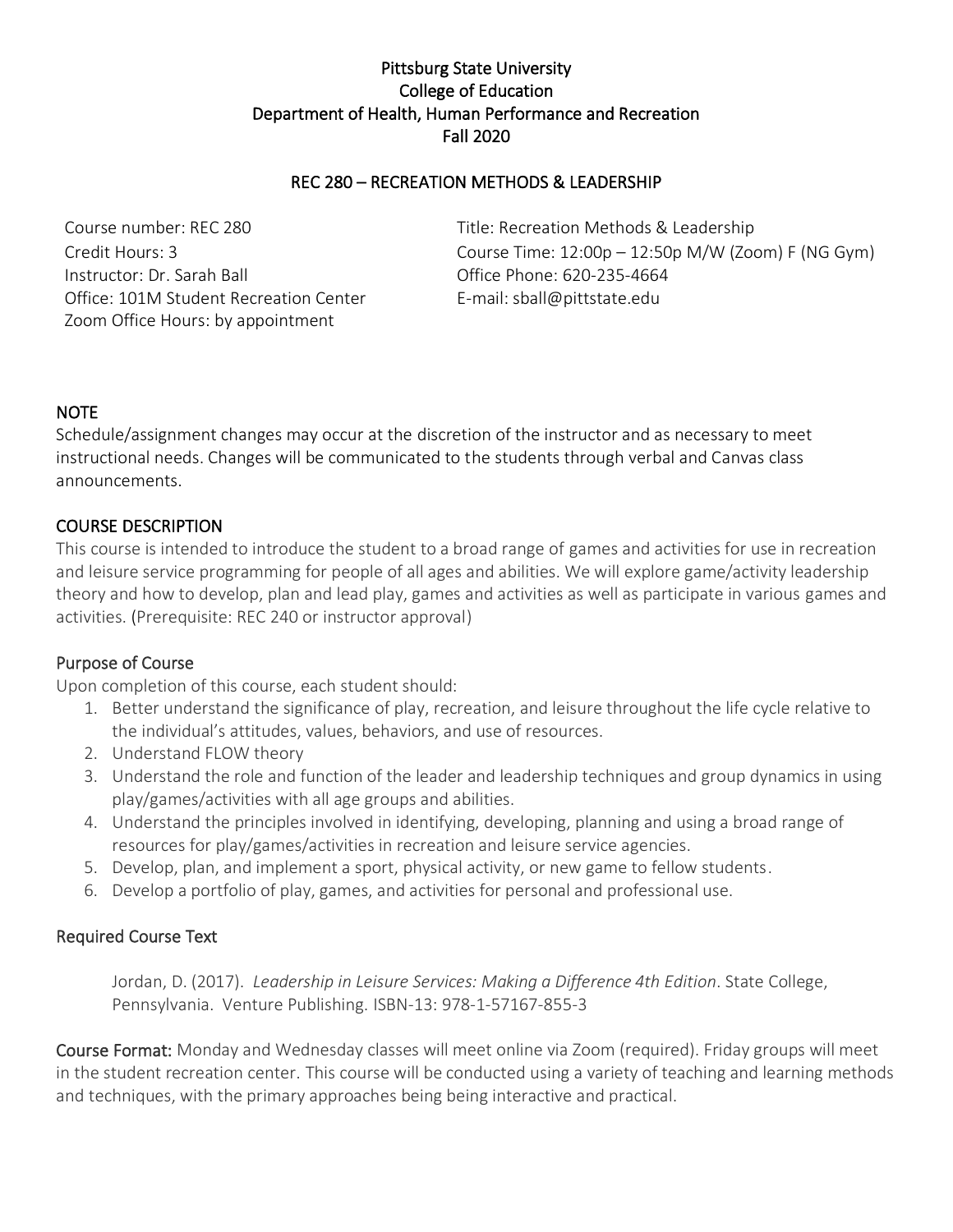Completion of Assignments. Assignments are due at the beginning of the class period that they are due. Unless, otherwise noted on canvas or in class. No late assignments will be accepted. Assignments may be added or retracted from the syllabus. If you are absent and miss an in-class assignment you will NOT be able to make-up that assignment.

Class Format. The scheduled class time is from 12:00PM to 12:50 PM on Mondays, Wednesdays, and Fridays. The class ends when the instructor finishes. Do not put things away early.

Academic Honesty. I expect absolute honesty from all students in the completion of assignments and will accept nothing less. Cheating in any form will not be tolerated and you will be dropped from the class and be given an F or XF.

### ACADEMIC INTEGRITY POLICY

Academic dishonesty by a student is defined as unethical activity associated with course work or grades. It includes, but is not limited to:

(a) Giving or receiving unauthorized aid on examinations.

(b) Giving or receiving unauthorized aid in the preparation of notebooks,

themes, reports, papers or any other assignments.

(c) Submitting the same work for more than one course without the instructor's permission, and,

(d) Plagiarism. Plagiarism is defined as using ideas or writings of another and claiming them as one's own. Copying any material directly (be it the work of other students, professors, or colleagues) or copying information from print or electronic sources (including the internet) without explicitly acknowledging the true source of the material is plagiarism. Plagiarism also includes paraphrasing other individuals' ideas or concepts without acknowledging their work, or contribution. To avoid charges of plagiarism, students should follow the citation directions provided by the instructor and/or department in which the class is offered.

The above guidelines do not preclude group study for exams, sharing of sources for research projects, or students discussing their ideas with other members of the class unless explicitly prohibited by the instructor. Since the violation of academic honesty strikes at the heart of the education process, it is subject to the severest sanctions, up to and including receiving an "F" or "XF" (an "XF" indicates that "F" was the result of academic dishonest) for the entire class and dismissal from the university. For a full copy of this policy and the supplemental syllabus see:

[http://catalog.pittstate.edu/contentm/blueprints/blueprint\\_display.php?bp\\_listing\\_id=162&blueprint\\_id=124&sid=1&menu\\_id=7980](http://catalog.pittstate.edu/contentm/blueprints/blueprint_display.php?bp_listing_id=162&blueprint_id=124&sid=1&menu_id=7980)

Classroom Etiquette: It is really important in any class to be respectful of others, as well as, respectful of the instructor. Please follow these simple rules of decorum in the classroom.

- 1. If you are late for class please slip in as quietly as possible and take the first available seat so as to minimize the disturbance you have created.
- 2. Take care of personal needs BEFORE class. If you need to leave class for ANY reason you are not allowed to disturb the class a second time by coming back in.
- 3. Cell phones please be sure your cell phone is either turned off or set to 'silent' (not vibrate). Calls or text messages are NEVER to be taken during class. DO NOT send text messages during class. This is not only rude but a distraction for students and a huge distraction for the instructor.
- 4. IPods and other electronic devices– please remove ear buds during class and do not be listening to your iPod or other electronic devices at any time during class.
- 5. Laptops, IPads, etc. In this classroom are a privilege not a right. There is no problem with using your laptop for note taking purposes only.

Classroom Dress Code: No hats, hoodies, or sunglasses worn in class. I need to be able to see your eyes. Activewear and sneakers/closed toed shoes to be worn on activity days. PSU mask policy – masks must be worn in in-person classes.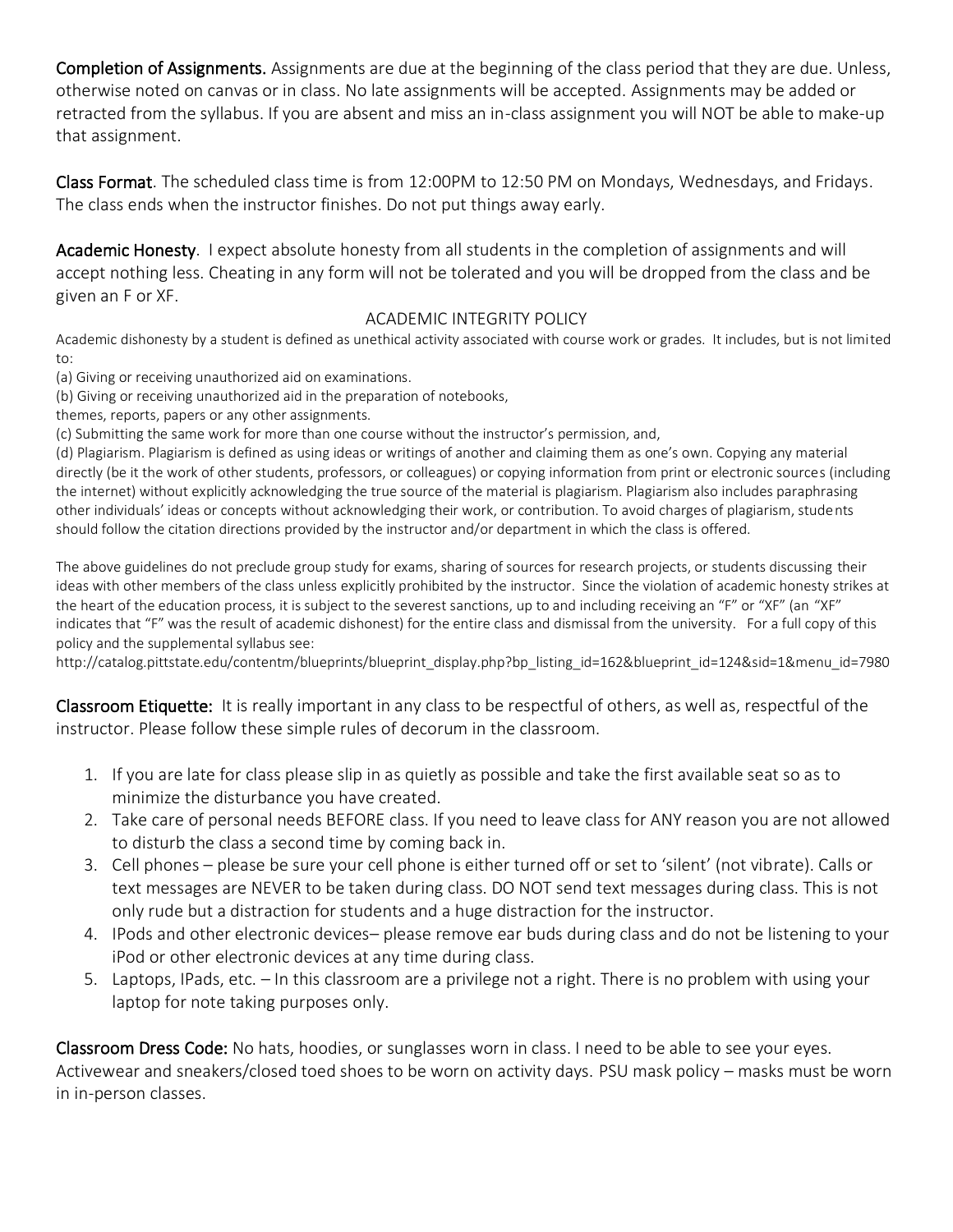Communication with Instructor: Any form of communication, besides in-person meetings, with instructor (emails, phone messages, ect.) must contain students first and last names and course title. Subject title e-mails with the course number "REC 280" with your name and reason (i.e. REC 280 – Usain Bolt – Meeting?). Time is valuable; to make sure we are all using our time valuably, schedule a meeting with me via email to make sure I will be there and can be prepared to discuss the issue at hand.

Course Requirements: Each student will complete the following assignments to pass the course. Final grades will be earned based upon the total points accumulated from exams, assignments, and class participation. Grades will be determined earned as follows:

| Final Grades      |  |
|-------------------|--|
| $90\% + 5 = A$    |  |
| $80 - 89\% = B$   |  |
| $70 - 79\% = C$   |  |
| 60-69%= D         |  |
| 59% or less $=$ F |  |

| Assignment                                          | Points    |
|-----------------------------------------------------|-----------|
| Tests (100 points each)                             | 400       |
| Group Led Activities (100 points each)              | 300       |
| Group Led Activities Proposal                       | 20        |
| Group Led Activities Participation (10 points each) | Up to 80  |
| In-class/Alternate Activities (5 points each)       | Up to 145 |
| Interview with a Recreation Leader                  | 50        |

- A. *Tests:* There will be 4 online tests during the semester via Canvas, including the Final Exam (comprehensive final exam). The tests will cover the material from the texts, lectures, and other materials (labs, videos, handouts, and guest speakers.) No make-up tests will be given. Tests are worth 100 points each. (400 total points)
- B. *Group Led Activities:* In groups, students will lead three activities they have proposed (20 point assignment) and that have been approved by instructor. Teaching dates will be assigned at the beginning of the semester. The session must be for a total of 20 minutes. An activity write-up must be submitted to Canvas prior to the activity date (guidelines provided in class). Worth 100 points for each activity. (300 total points)
	- a. *Participation in Group Led Activities*. Each student is expected to participate in other classmates' activities. This means you should come prepared (dress, other needed items), be on time and stay the duration of the class, and participate in activity to the best of your ability. Students will receive 10 points for every activity they successfully participate in.